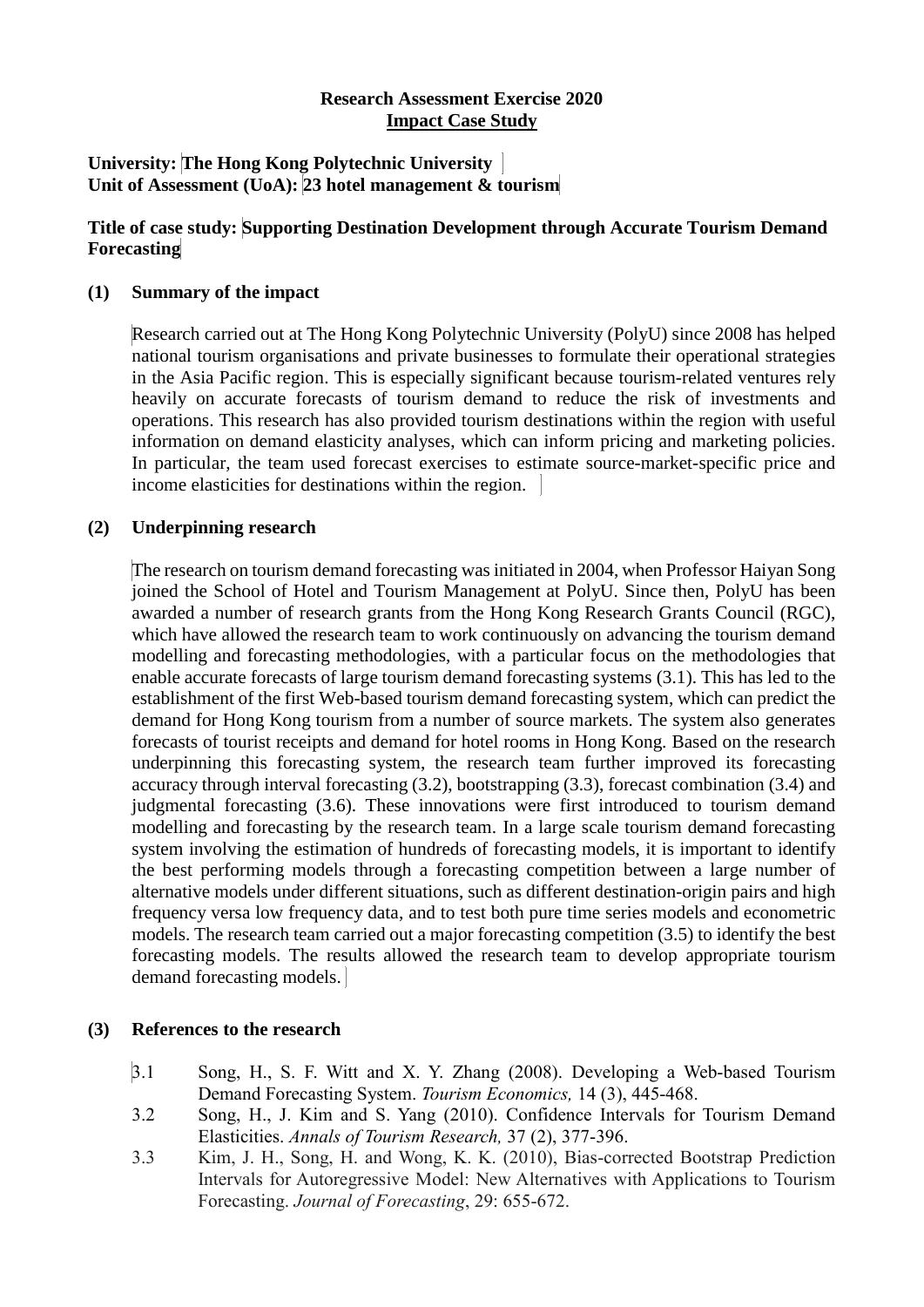- 3.4 Shen. S., G. Li and H. Song (2011). Combination Forecasts of International Tourism Demand. *Annals of Tourism Research,* 38(1), 72-89.
- 3.5 Athanasopoulos, G., R. Hyndman, H. Song and C. Wu (2011). The Tourism Forecasting Competition. *International Journal of Forecasting,* 27(3), 822-844.
- 3.6 Song, H., Z. Gao, and S. Lin (2013). Combining Statistical and Judgmental Forecasts via a Web-based Tourism Demand Forecasting System. *International Journal of Forecasting, 29*, 295-310.

# **(4) Details of the impact**

Accurate tourism forecasts provide a scientific foundation for tourism policies (e.g. planning investment in infrastructure, marketing resource allocation and tourist taxation) and business strategies (e.g. operation management and new product development). As a result, organisations can benefit from more effective strategic planning and reduced risk of decision failures.

The success of the Web-based forecasting system attracted the attention of the Pacific Asia Travel Association (PATA), an internationally acclaimed, not-for profit organisation that promotes the responsible development of travel and tourism to, from and within the Asia Pacific region. The Association provides advocacy, insightful research and innovative events to its member organisations, which comprise government, state and city tourism bodies, international airlines and airports, hospitality organisations, educational institutions and travel industry companies in Asia Pacific and beyond. In 2012, PATA engaged the PolyU team in collaboration with scholars from the University of Surrey in the UK to establish a forecasting system that generates quarterly and annual forecasts of visitor arrivals to more than 40 destinations within the Asia Pacific region. The objective is to generate accurate forecasts of visitor arrivals and receipts for PATA, which can inform the policy and strategy formulations of its members in the public and private sectors. Accurate forecasts are vital for the success of the project. The first PATA report was produced in 2013. So far, the forecasting team has produced six forecasting reports (5.2; other sample reports are available online). Beginning in 2019, PATA further engaged the team to produce more than 40 individual reports (one for each destination).

The developed models represent the most advanced econometric methods for tourism demand modelling and forecasting in the present literature. Most of the research publications listed above were supported by the Hong Kong Research Grants Council General Research Fund.

Based on the developed methodologies, the PolyU team has been producing annual PATA Visitor Forecasts since 2013. The forecasting reports are made available to all PATA members, including nearly 100 governments, 25 airlines and airports, and hundreds of travel companies around the world. To date, more than 800 non-government agencies from 40 countries/regions have subscribed to the system. The research team members have been invited to give over 50 presentations at international conferences and workshops, and attended media releases for the commissioned projects. The forecasts have been used by such businesses as Air China, Bangkok Airways, Nauru Airlines, Malaysia Airports, Changi Airport, Boeing, Resorts World Sentosa, Hong Kong International Theme Parks Limited and Viator (5.3). They have been widely reported and shared via online news portals and social media (5.4, 5.5).

Below are two examples of the impacts of the PATA Visitor Forecasts:

a) PATA Visitor Forecasts are important sources of information for government policy formulation in the Asia Pacific region. Based on the PATA Visitor Arrival Forecasts, China Tourism Academy and National Tourism Data Center, the think tank of the China Tourism Administration (CNTA) (now the Ministry of Culture and Tourism (MCT)),